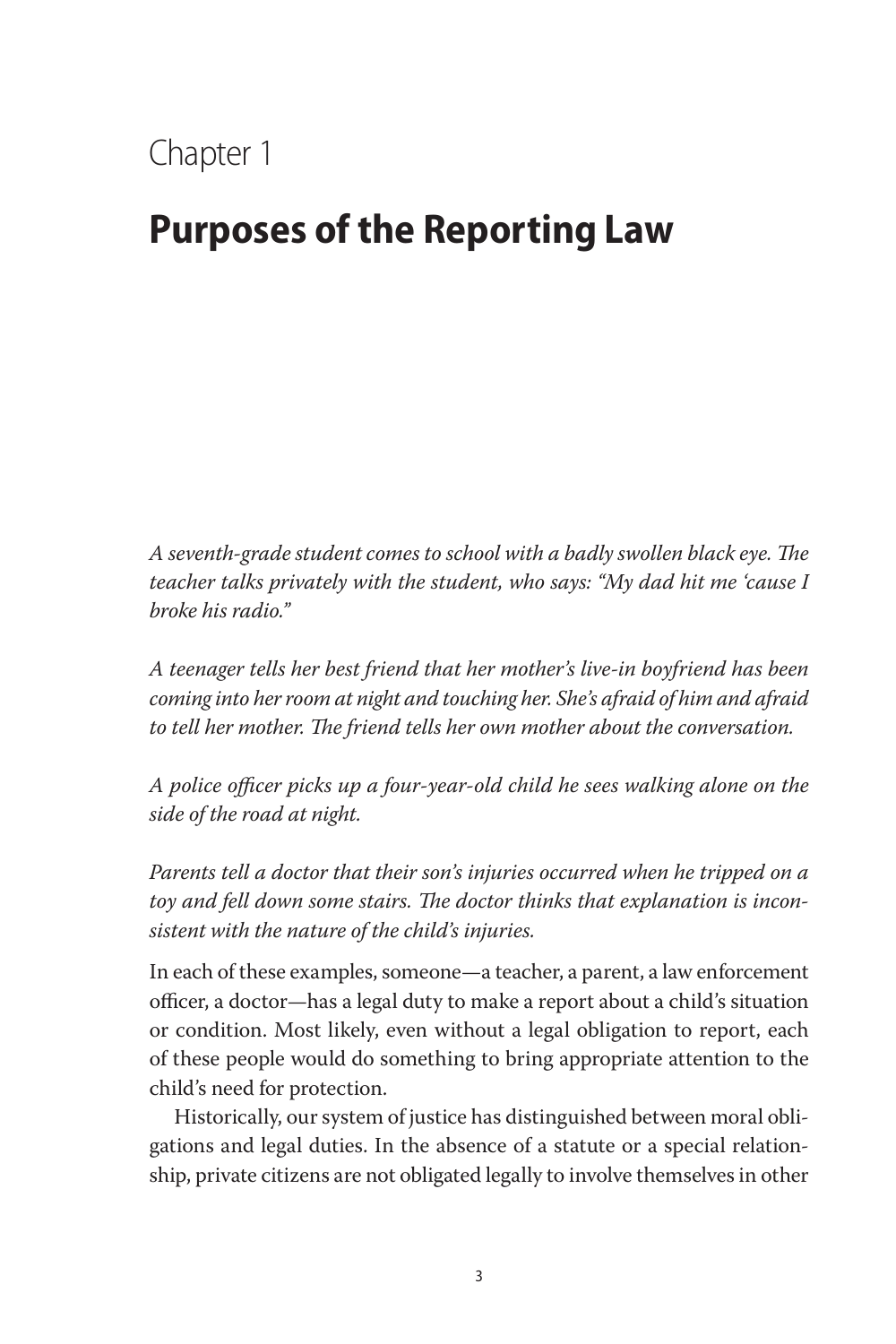people's problems. North Carolina law includes neither a general mandate to report crimes nor a general mandate to report crimes involving child victims.1 (Obviously, despite the absence of a legal duty to do so, many people do report these and other crimes to law enforcement officials when they know about them.) The legislature, however, has created reporting requirements directed to specific professions or groups of people, and some of these create a duty to report certain crimes.<sup>2</sup>

The reporting law discussed in this book is not a crime-reporting statute, and it applies to everyone, not just people in specific professions or relationships. By enacting this law, the North Carolina General Assembly has expressed a strong public policy of intervention on behalf of children whose parents or other care providers neglect them, inflict harm on them, place them at substantial risk of harm, or lack the ability to provide proper care for them. (For definitions of key terms specifying the kinds of harm or risk that must be reported, see Chapter 5.)

Although the circumstances that trigger a duty to report under this law often involve criminal offenses, the subject of the required report is not the criminal conduct or the person who commits it. It is the child who has been harmed or placed at risk of being harmed by that conduct. The reporting statute is part of the state's child protective services system, designed to respond to children's needs for protection or assistance in specified circumstances.3 Because reporting is required in order to ensure that children receive the services and protection they need, the law requires reports to county departments of social services, not to law enforcement agencies. Sometimes the nature of a report that a social services department receives or the evidence that it finds in responding to a report generates a duty on the part of the department to make a report to law enforcement.<sup>4</sup> But the public's legal duty is to report to the department of social services.

The child protective services system is based on a body of law and procedures that are carried out primarily by county departments of social services and the juvenile (district) courts. These laws are in the North Carolina Juvenile Code (the Code), which establishes civil (as opposed to criminal) procedures for responding to children who are abused, neglected, or dependent.5 The Code requires county social services departments to conduct assessments of reported cases of suspected child abuse, neglect, dependency, and death due to maltreatment and to offer services to children and families when those conditions are found to exist. It authorizes social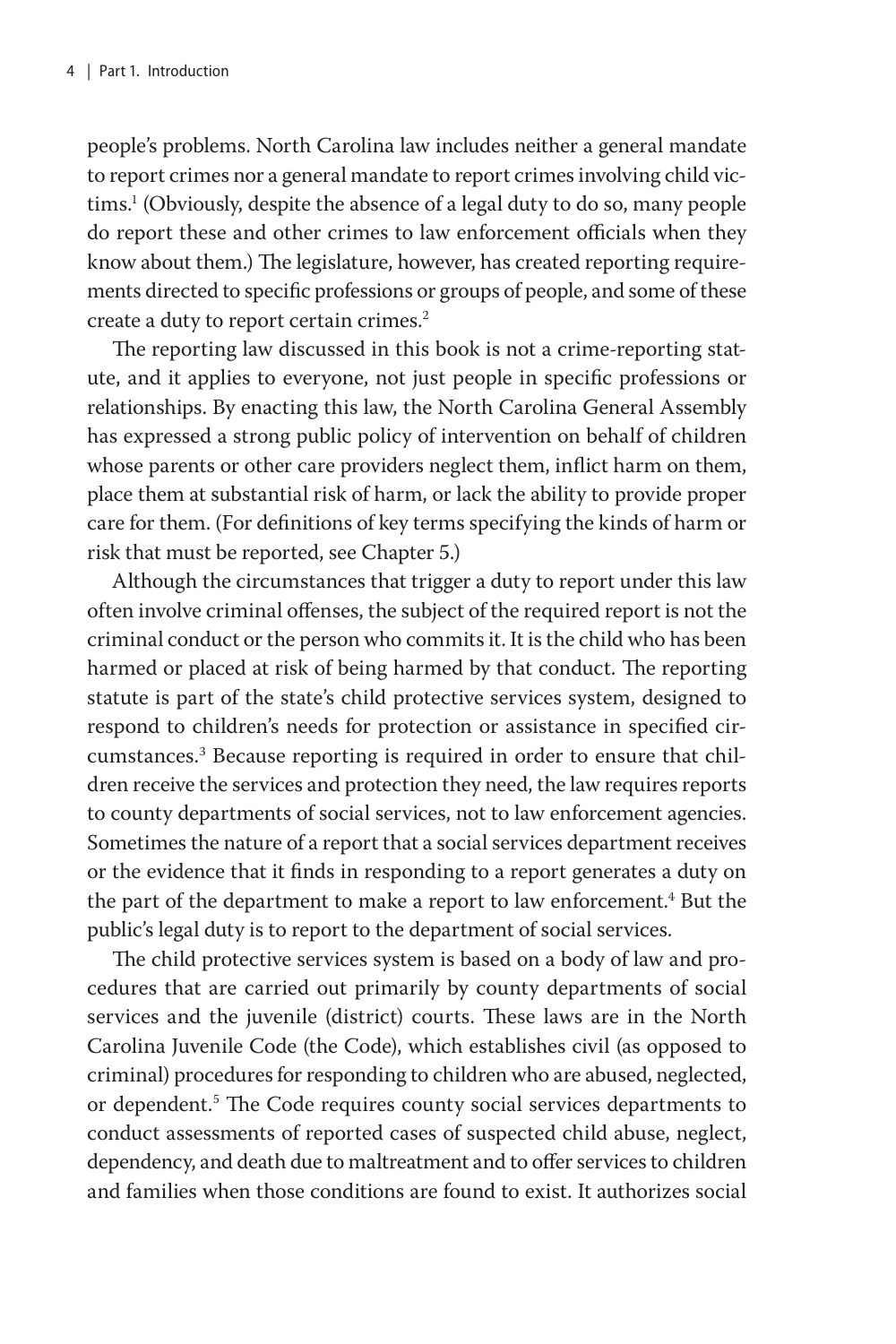services departments to take steps to protect children in emergencies and to begin juvenile court proceedings when necessary. The Code also defines the court's authority to adjudicate (make a legal determination) that a child is abused, neglected, or dependent and to order appropriate responses to meet the child's needs.

The United States Supreme Court has characterized parents' rights to care for and make decisions about their children as "fundamental" and has stated that these rights require heightened protection against government interference.6 Parents are presumed to act in their children's best interest, and ordinarily there is no reason for the government to intervene in the private realm of a family.7 The Supreme Court has said, for example, that "the Due Process Clause does not permit a State to infringe on the fundamental right of parents to make child rearing decisions simply because a state judge believes a 'better' decision could be made."8

When a child is harmed or placed at risk of harm by a stranger or by someone else who does not have caretaking responsibility for the child, we assume that the parent or other person responsible for the child's care will respond appropriately to meet the child's needs and keep the child safe. We rely on law enforcement, the criminal justice system, the juvenile justice system, employers, and others to respond appropriately to the conduct of the person who harmed the child or created the risk. Separate from the criminal justice system, the Juvenile Code provides for governmental intervention into the lives of the child and the child's family only when the parents, or people whose roles resemble those of parents,

- cause harm or risk of harm to the child,
- allow others to harm the child or put the child at risk,
- respond inappropriately when the child is harmed or placed at risk, or
- are unable or unwilling to prevent harm or risk of harm to the child or to care properly for the child.

The Juvenile Code balances opposing interests, defining the parameters of permissible state intervention into the lives of families and children for the purpose of protecting children. The Code identifies situations in which the state's interest in protecting children outweighs parents' rights to privacy and to freedom from governmental interference in the care of their children. Because the state's deference to these familial rights has constitutional dimensions, the threshold for state intervention must be carefully drawn.<sup>9</sup>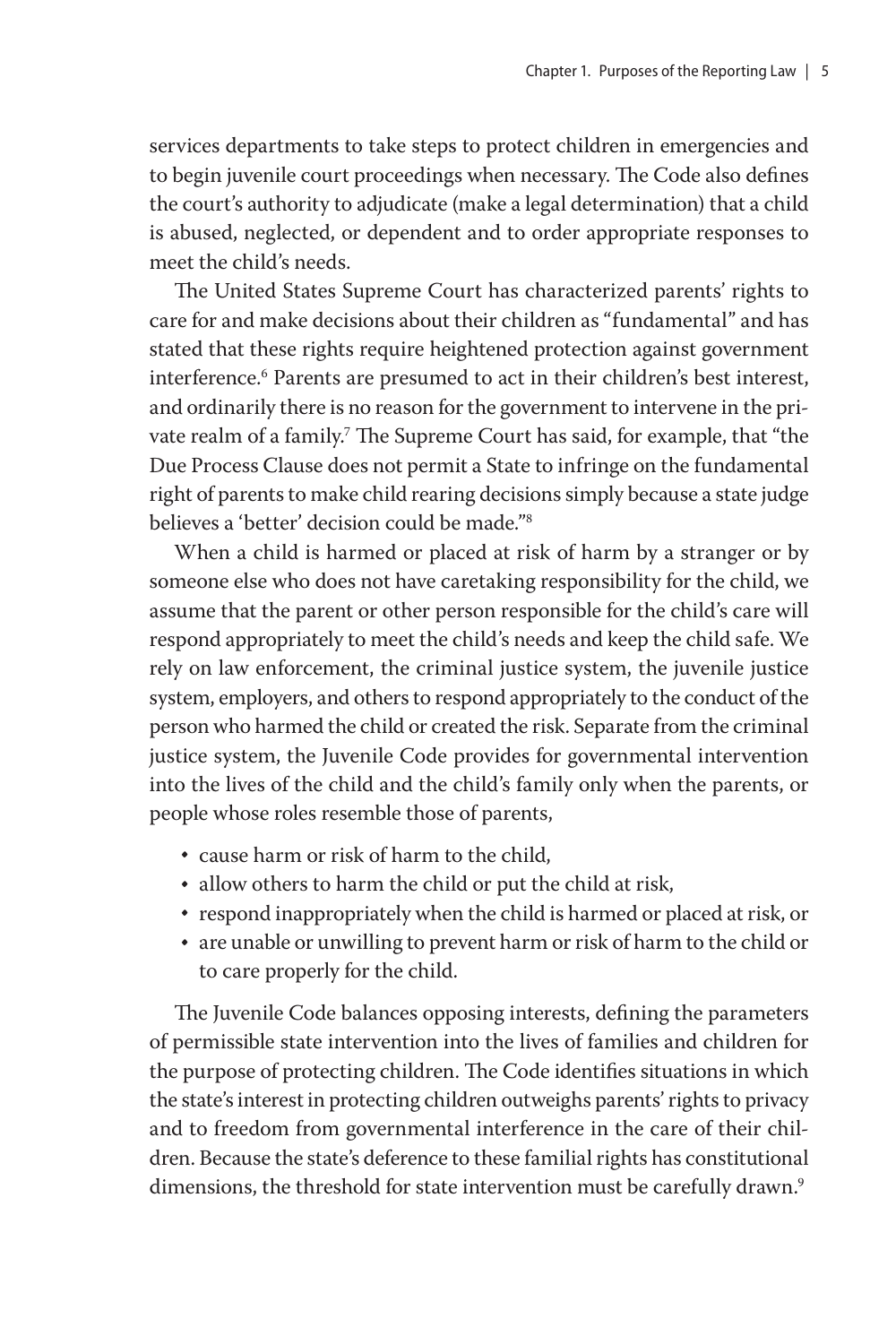Sometimes social services departments are portrayed as doing too much in the name of protective services and intruding on families' rights without sufficient cause.<sup>10</sup> When a child is harmed or dies as a result of abuse or neglect, however, questions often arise as to why the protective services system failed to protect the child.11 The children in the examples at the beginning of this chapter may be harmed, or further harmed, if no one takes steps to examine their situations and provide the services and protection they need. North Carolina's mandatory reporting law attempts to ensure that notice will be taken and that the needs of children like these will not be overlooked. In these examples, though, it is possible that the seventhgrader received the black eye in a fight with another student before school, that the teenage girl lied to her friend about her mother's boyfriend, or that the doctor's impression is incorrect and the child really was injured when he tripped on a toy and fell down the stairs.

Reports are required based on cause to suspect that a child is abused, neglected, or dependent, and suspicions may turn out to be unfounded. In those instances, the resulting inconvenience, embarrassment, and other negative consequences for the parents of those children are inevitable costs of requiring steps to identify those children whose circumstances do require intervention. However, understanding the reporting law and appreciating its purposes can help minimize inappropriate reports that have similar negative consequences and divert limited resources away from children whose cases are properly reported.

Recent high-profile cases of alleged sexual abuse have heightened interest in child abuse reporting laws but also have revealed confusion about what those laws require.12 Although every state has a child abuse reporting law, the laws vary greatly in terms of who must report, what must be reported, and to whom reports must be made. Unlike the North Carolina law, some states' laws require reporting crimes that involve child victims, and many require only specified professionals to make reports. Thus, conversations about the duty to report must occur in the contexts of specific state laws. In some states the heightened interest in child abuse reporting has resulted in questions about the sufficiency of the laws and proposals to change them.<sup>13</sup> Clarity about the purposes a state assigns to its reporting law is an essential element of assessing proposed changes to the law.

In North Carolina, the reporting law applies to everyone in the state. Everyone has a legal duty to intervene, to the limited extent of making a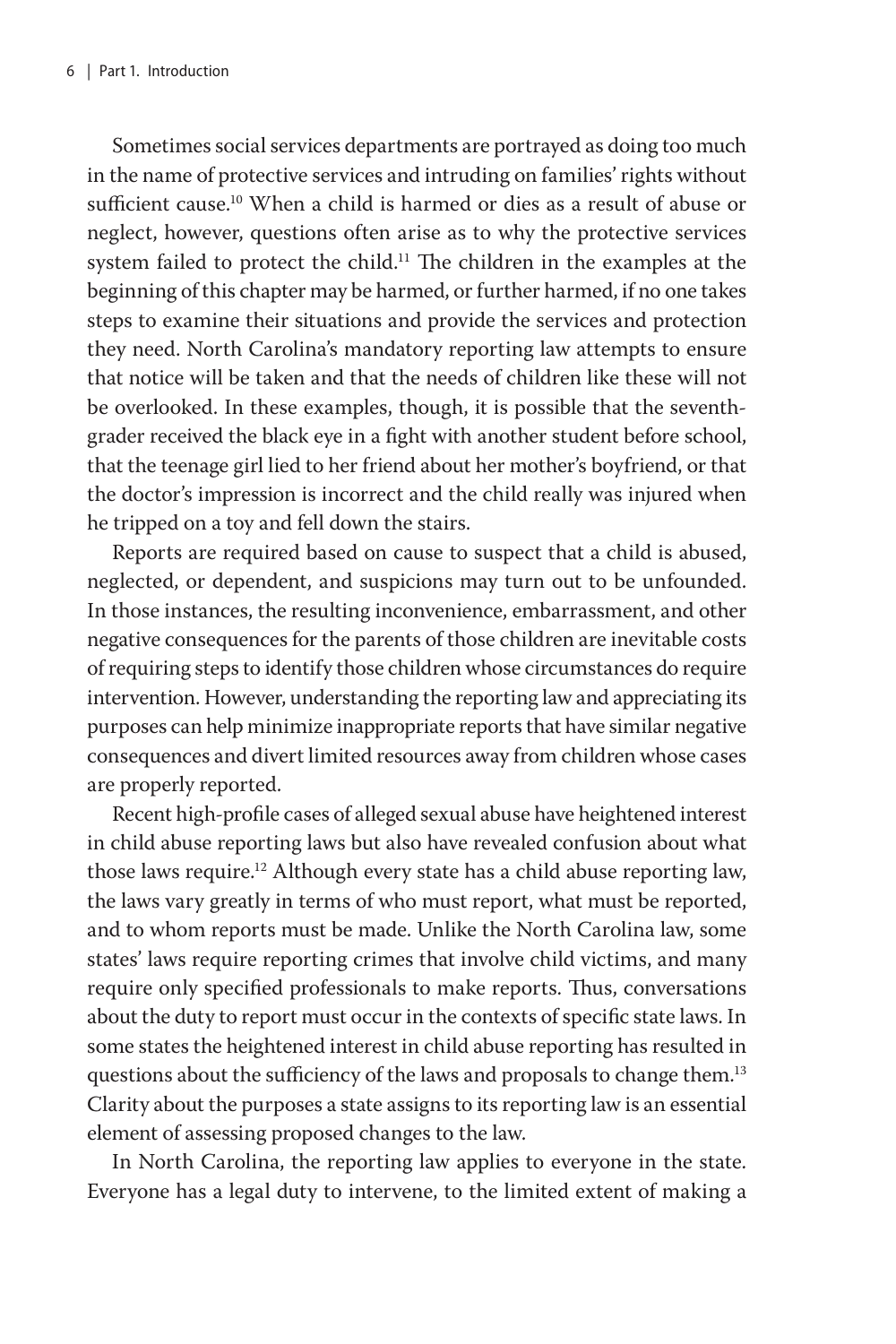report to a county department of social services, on behalf of children who may be "abused," "neglected," or "dependent," as the General Assembly has defined those terms. It is unlawful to ignore this duty. Complying with the reporting law, however, requires close attention to the way those three conditions are defined.

## **Notes**

1. See Ric Simmons, *Private Plea Bargains*, 89 N.C. L. Rev. 1125, 1152 (2011), noting that the Model Penal Code does not criminalize the nonreporting of crimes and that only two states—Ohio and South Dakota—do so. *See also* L. Poindexter Watts, "The Duty to Report a Crime," *School Law Bulletin* 17 (Summer 1986): 22–30.

2. *See, e.g*., North Carolina General Statutes (hereinafter G.S.) § 115C-288(g) (school principal's duty to report certain acts to law enforcement and to the principal's superintendent); G.S. 90-21.20 (duty of physicians and hospitals to report to law enforcement certain wounds, injuries, and illnesses). The North Carolina General Statutes can be viewed online at www.ncga.state.nc.us/gascripts/Statutes/StatutesTOC.pl. *See also* Sandra Guerra Thompson, *The White-Collar Police Force: "Duty to Report" Statutes in Criminal Law Theory*, 11 Wm. & Mary Bill Rts. J. 3 (2002), http:// scholarship.law.wm.edu/cgi/viewcontent.cgi?article=1313&context=wmborj (discussing a variety of state and federal reporting requirements applicable to specific groups of professionals).

3. The criminal justice system, on the other hand, focuses on apprehending, prosecuting, and punishing people who engage in criminal conduct. One incident may precipitate simultaneous criminal justice and protective services responses. Although the criminal justice system does not focus on the victim, criminal procedures may affect a child victim in several ways. A criminal investigation may involve multiple interviews of the child, the child may be required to testify in a criminal proceeding, the child may feel vindicated or fearful or confused about what happens in the criminal system, and the person who harmed the child may be removed from the home or otherwise isolated from the child as a result of the criminal proceeding.

4. *See* G.S. 7B-301 and -307.

5. The North Carolina Juvenile Code (the Code) is codified as Chapter 7B of the North Carolina General Statutes. The Code also establishes procedures for responding to children whose behavior is undisciplined or delinquent, for terminating parental rights, for the emancipation of minors, and for juvenile matters involving more than one state. The Code is available at www.ncga.state.nc.us/gascripts/Statutes/ StatutesTOC.pl?Chapter=0007B.

6*. See, e.g.,* Troxel v. Granville, 530 U.S. 57 (2000); Moore v. City of E. Cleveland, 431 U.S. 494 (1977); Prince v. Massachusetts, 321 U.S. 158 (1944); Pierce v. Soc'y of Sisters, 268 U.S. 510 (1925); Meyer v. Nebraska, 262 U.S. 390 (1923).

7. *See, e.g.,* Parham v. J.R., 442 U.S. 584 (1979).

8. *Troxel*, 530 U.S. at 72–73.